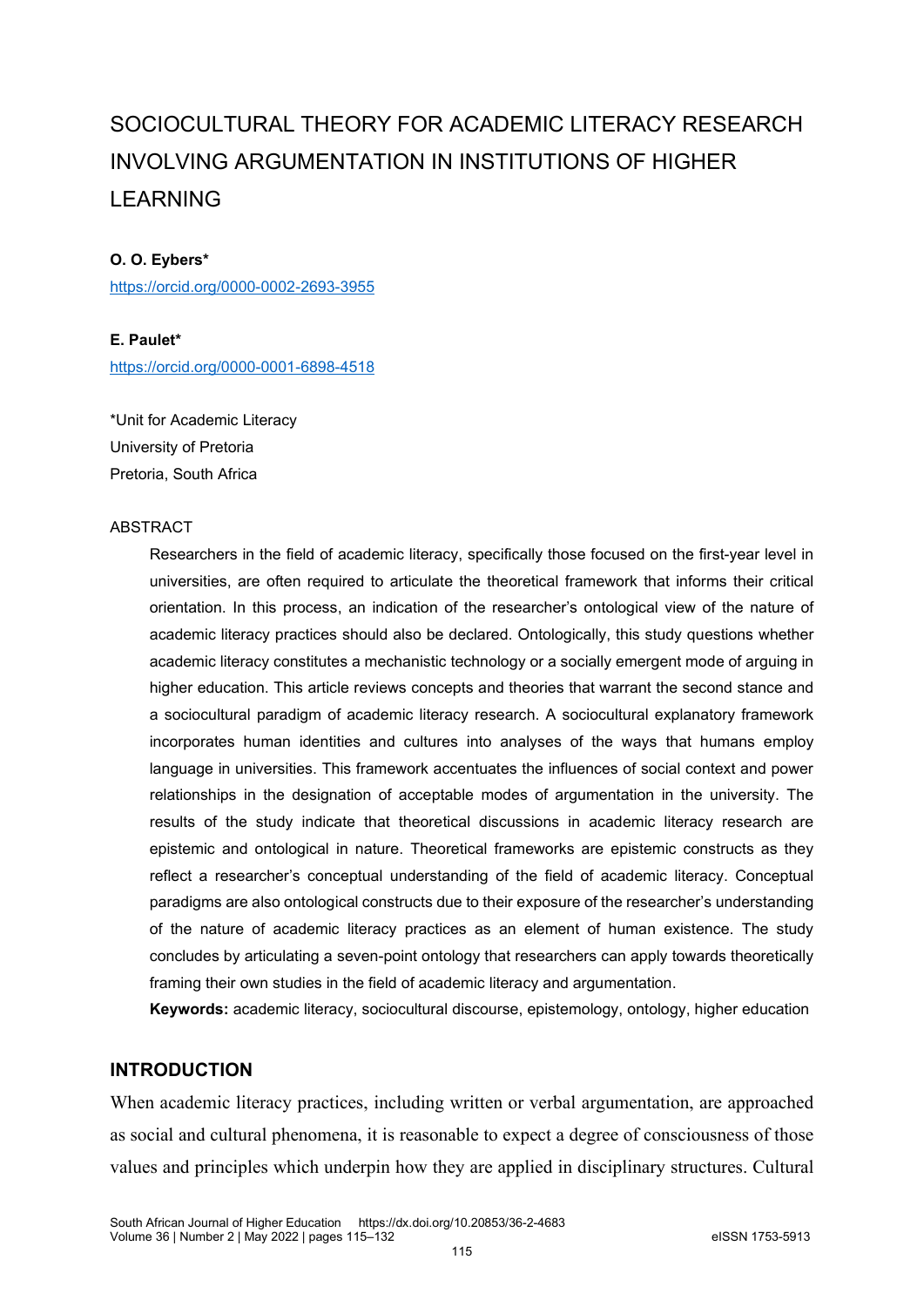awareness and the ability to apply linguistic tools for learning purposes are necessary forstudent development and argumentation (Byram 2012, 5). Mechanics involved in argumentation, including proper structuring of claims, incorporating expert ideas and considering counterarguments, are cultural tools for interacting with disciplinary knowledge. Students must master the application of these tools (Newell et al. 2011, 274). Not all first-year students enrolled in South African universities, however, arrive at campuses equipped with the same levels of such awareness and preparedness to employ the academic literacy practices that are needed for argumentation (Chokwe 2013). Likewise, not all students exert their agency in the same ways to understand values and principles associated with argumentation in universities. Instead, according to a realist explanatory framework (see Figure 1), students draw on social structures, culture and agency in uniquely individualised ways in their attempts to demonstrate mastery of argumentation by way of academic literacy practices. Archer (1995) describes the interplay of structures, culture and agency towards generating human experiences as a morphogenic system (Figure 1).



**Figure 1:** Morphogenic experience of mastering argumentative practices (Eybers and Paulet 2022).

# **ACADEMIC LITERACY AS ONE OF MULTIPLE LITERACY MODES**

Academic literacy and its associated conventions may theoretically be situated in the broader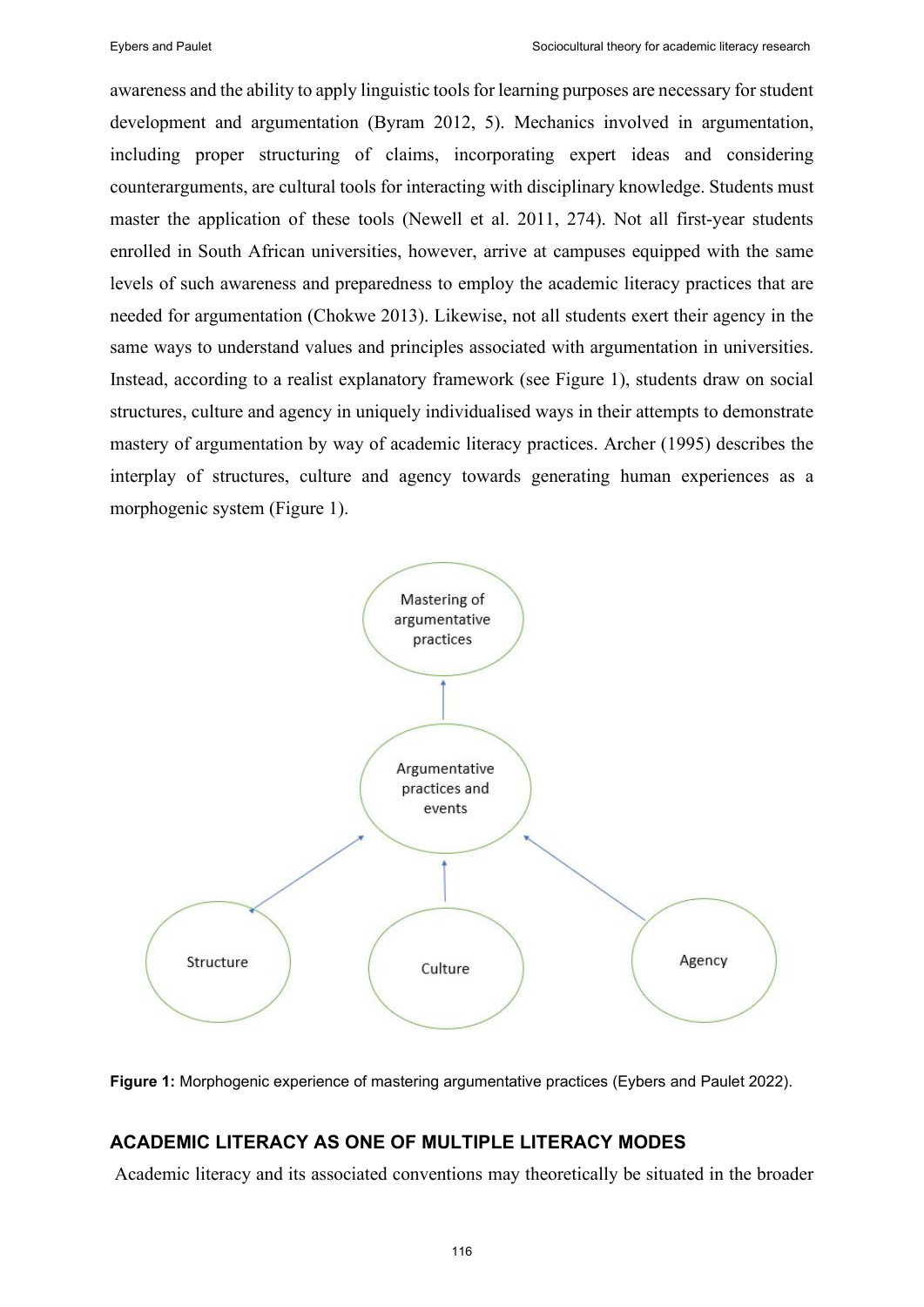field of multiple literacies (Klein and Kirkpatrick 2010; Cope and Kalantzis 2006). Academic literacy is one of multiple modes of literacy and is specific to the higher education domain. As a communicative approach, multiple literacies, which are conceptually aligned with multimodality, recognise that humans employ diverse strategies and techniques to share knowledge and communicate. These strategies are always socially and historically emergent and contextualised (Cope and Kalantzis 2006). In the parameters of scientific teaching, Klein and Kirkpatrick (2010) describe the function of multiple literacies as enabling diverse representations of disciplinary knowledge and phenomena. For example, the employment of multiple literacies may aid scholars in their attempts to comprehend scientific concepts while linking them to broader abstract theories (Klein and Kirkpatrick 2010). Academic literacy modes that are applied while scholars are active in online environments, or when they apply additional tools (such as EndNote or Skype) as they engage disciplinary content, enable the use of multiple literacies for knowledge advancement. Multiple modes of literacy manifest in numerous forms. They may be visual in the form of images, graphs or charts (Alberto et al. 2007), or they may draw on specific literacy traditions, including writing, which are specific to academic departments (Ioratim-Uba 2019).

The theory of multiple literacies is significant to the context of this study for several reasons. University students based in South Africa, including those who were the focus in this analysis, emerge from diverse ethnic and geographical backgrounds. Each of these domains, namely students' ethnicity and their geographic origins, employs literacy and discursive practices which are distinctive to it. This theory is encapsulated in sociocultural linguistic stances (Arnold 2019; Pérez Báez 2018). Gee (2012; 2015) postulates that Discourses (with a capital D) emerge from among different kinds of people with varying histories and identities. The significance of this theory in analyses of language practices applied in universities is that science faculties contain multiple Discourses associated with disciplines. Furthermore, they also contain multiple literacy modes of communicating which are affiliated with the Discourses. For example, biologists will employ linguistic practices which are particular to their domain, chemists to theirs, and so on. Such application occurs in two domains: (1) the core disciplinary domain and (2) generic academic literacy modules which aim to empower students in language use (Kamberelis, Gillis, and Leonard 2014; Carstens 2009). While genres manifest as written products and processes in learning events, they also incorporate relationships between disciplinary members due to their social nature (Badger and White 2000).

## **MULTIPLE IDENTITIES AND ACADEMIC LITERACY PRACTICES**

Like the theory of multiple literacies, the concept of multiple identities is significant to the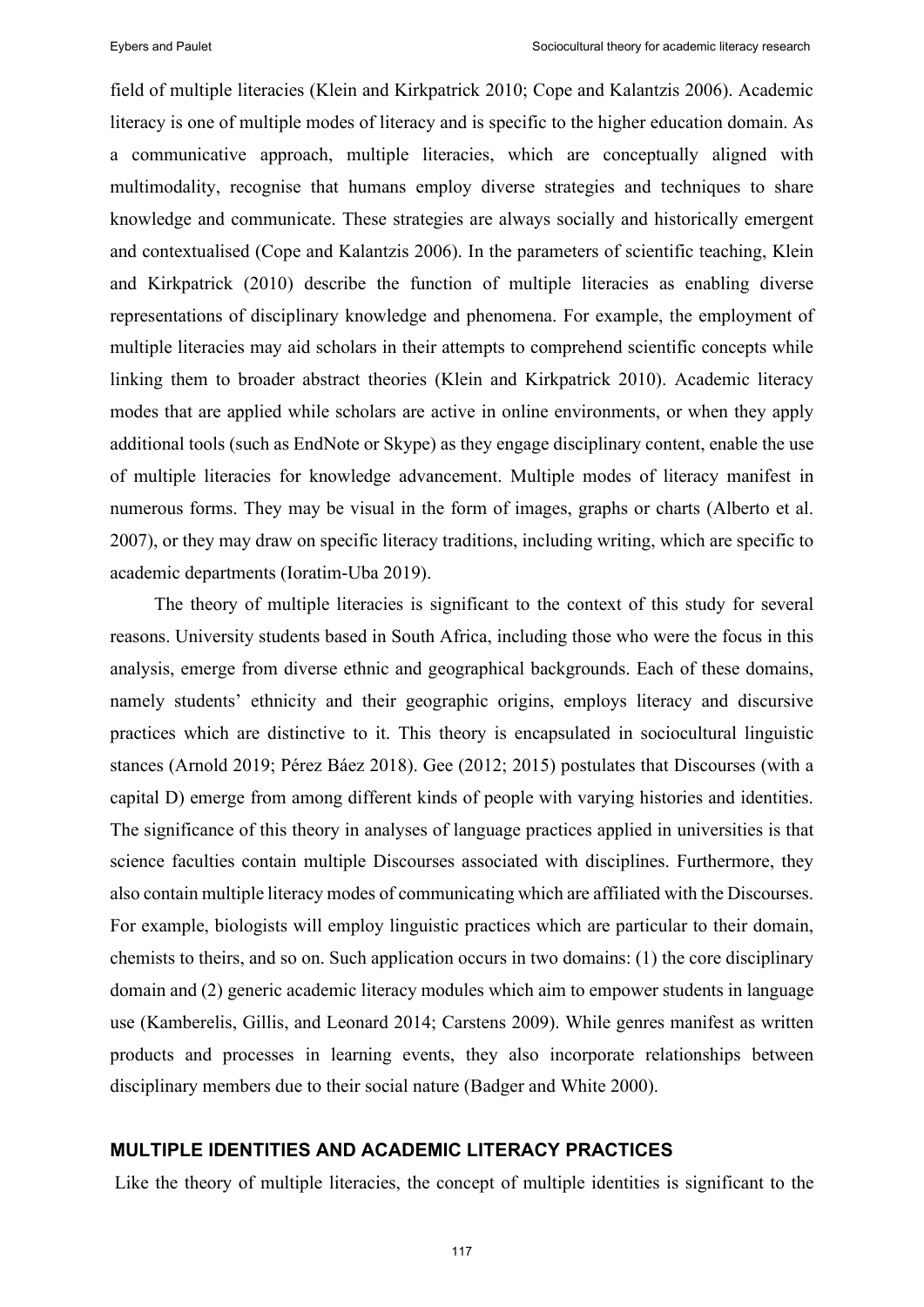focus of academic literacy research. Its significance is two-fold. Firstly, students bring to the university their personal and multiple identities. These include being family and community members, scholars, aspiring disciplinary members, future experts, citizens or refugees (Martiny et al. 2017, 400). The notion of multiple identities in the South African higher learning context has special meaning. South Africa is a multilingual and multicultural society. While our country has twelve official languages, including sign language, there are multiple variants to each of these. Because languages are an integral feature of cultures and cultures feature integrally in languages (Brock-Utne 2018), South African universities are flooded with cultural richness when they admit first-year students on an annual basis.

## **THE ACADEMIC LITERACIES MODEL**

While academic literacy practices are identifiable as part of a collective of multiple literacies, they evidence communicative features which are not always practiced in as critical and in-depth ways as in non-academic communities. Communicative features which distinguish written academic literacy practices from non-academic modes of communicating include avoiding plagiarism or applying concepts and theories which are common to disciplinary departments (Irwin and Liu 2019). Street's (1998) foundational academic literacy model is useful in conceptualising what is meant by academic literacy. Lea and Street (2006, 227) assert that academic literacy practices vary according to context, culture and genre. The disciplinary context of applying academic literacy practices shapes how students and scholars apply them. To connect Street's (1998) construct of academic literacy to this study's objectives, first-year students who are enrolled in the extended degree programme in science enter a process of transitioning from using language in cultural ways, which were applied in their secondary schools, to the ways in which senior scholars in their faculties are seasoned and accustomed.

The academic literacy construct, as articulated by Lea and Street (2006, 229), is not restricted to a focus on discipline specific subjects or modules. Rather, its emphasis is on students' application of multiple genres or modes of communicating which are required to demonstrate understanding and mastery in disciplinary domains (Lea and Street 2006, 230). Examples of genres which students apply to demonstrate disciplinary understanding through writing are reports, essays, summaries and, in some institutions, narratives. Lea and Street (2006, 227) distinguish the academic literacies model from the study skills and academic socialisation models. The first model, the study skills model, approaches academic literacy practices as "individual and cognitive skill[s]" (Lea and Street 2006, 227). The second, the academic socialisation model, highlights processes of culturalisation in the application of discourses, while the academic socialisation model differs slightly while sharing characteristic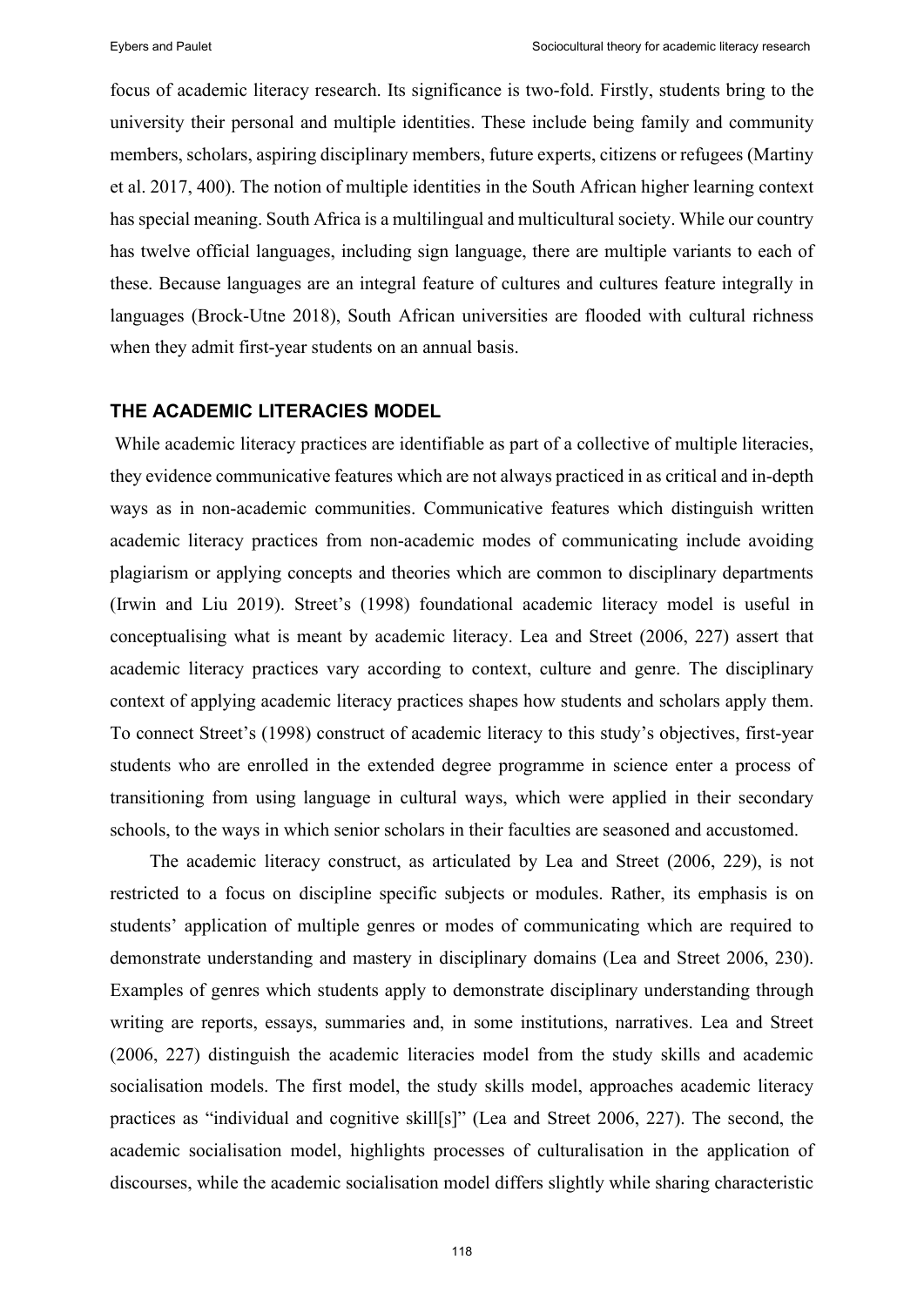traits with these models. A key distinction between the academic literacies model and the aforementioned models is the academic literacies model's accentuation of "meaning making, power, identity [...] authority and [...] what counts as knowledge in any particular academic context" around communicative processes (Lea and Street 2006, 227). Disciplinary departments value theories, concepts and linguistic modes of presenting these. The privileging of theoretical constructs and associated concepts in disciplinary domains is shaped by powerful individuals in academic departments. Valued theories and concepts in academic departments constitute the epistemic culture of these domains. These theories, concepts, and the ways by which they are linguistically employed are new to first-year students. They do not always reflect cultural principles and practices which students bring to the university. How students negotiate their cultural orientations to knowledge and the rigid written expectations of universities are central interests and foci of academic literacy research.

# **ACADEMIC LITERACY PRACTICES AND EVENTS**

An academic literacy practice is an act; it is a mode and a communicative tool applied within educational environments (Kalman et al. 2008; Carstens 2009) to convey ideas and arguments. Academic writing constitutes an academic literacy practice (Kalman et al. 2008). In a discursive framework, academic writing may be construed as a cultural tool for advancing values and knowledge according to the goals of communities. In this sense, students employ academic writing practices, including argumentative writing, to demonstrate aspects of their academic and cultural identities (Carbone and Orellana 2010, 294) in disciplinary communities. This is also the function of secondary discourses in universities. Scholars apply secondary discourses (Gee 2012), which include writing, to demonstrate their understanding and awareness of the principles that govern argumentation in their academic communities. In her construct of academic literacy, Carstens (2009) specifies discussion, analysis, argumentation, explanation, and description as key written modes which undergraduate students must master. In an academic literacies model (Street 1998), students often apply these conventions in tandem.

Academic literacy practices occur within events. Kalman et al. (2008) theoretically construes these events as being embedded in larger social domains, including faculties and academic departments. In the university environment, academic literacy events always involve literacy tools, genres or modes as students engage in comprehension processes or knowledge generation. As socially constructed phenomena, academic literacy events are governed by multiple policies and regulations, as well as cultural frameworks embedded in institutional cultures (Kalman et al. 2008). Actual lectures, participation in group projects, and searching for information online constitute literacy events within the broader context of courses, the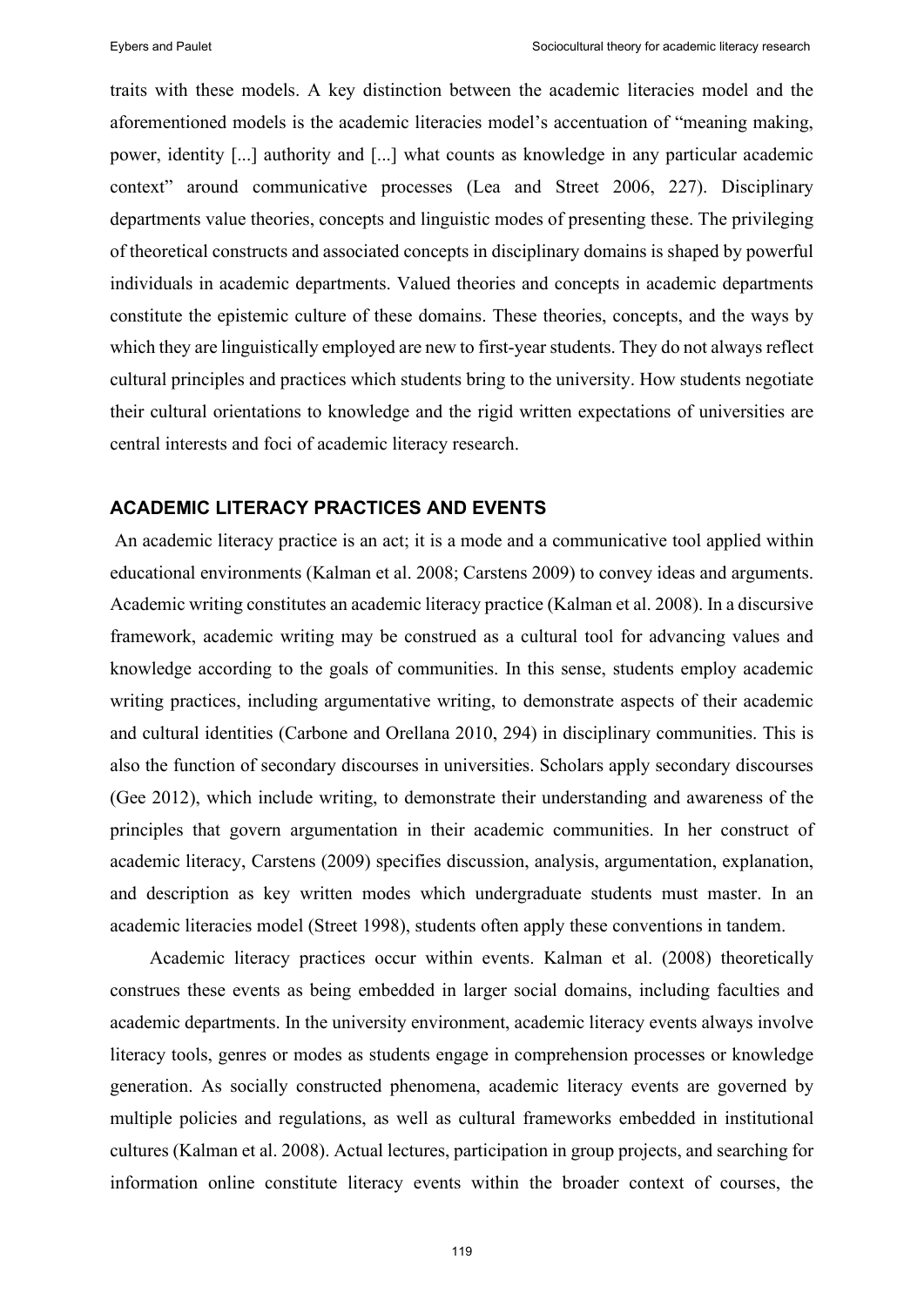department, and the faculty. Finally, Kalman et al. (2008) depicts academic literacy events as involving interactive dynamics between participants. As students participate in academic literacy events, they do so by employing those communicative modes identified by Carstens (2009). Some of these events require individual modes of communication, including solitary submission of assessments and the genre construction involved in writing essays. Alternatively, designing an infographic requires interactive academic practices, such as oral exchange and collaborative accessing of data for the project.

McWilliams and Allan (2014, 1) list additional academic literacy practices and modes of communication which include, but are not limited to, critical thinking, database searching and referencing, use of formal register, and manipulation of a range of academic genres. In Blanton's (1994, 4) seminal study, academic literacy is characterised as involving interpreting texts, agreeing or disagreeing with them, linking them to each other, extrapolating data from them, and presenting them in a manner which is appropriate to the audience. Despite being in their first year of enrolment and at a level of lesser criticality than senior scholars, first-year students are still expected to apply these conventions.

The significance of academic literacy practices, when approached in a sociocultural framework (Gee 2012), is that they are specific to the higher education domain. While it is not denied that off-campus communities apply argumentative practices and modes which are specific to their cultural systems, these do not always mirror the modes, rules and conventions which are mandatory in universities and institutions of higher learning. Here, reference is made to conventions which are necessary for academic essays, articles or theses to be accepted according to standards established by peers in disciplinary communities. Whereas members of off-campus communities determine the character or form of literacy events and practices, oncampus literacy events and practices are governed by influential agents, including deans, professors, lecturers, and curriculum designers. Therefore, when off-campus literacy practices are compared with the modes which agents in the university apply to generate knowledge, it is evident that there are noticeable distinctions.

Wittek and Habib (2013, 275) state that "academics have been portrayed as identifying strongly with their disciplines [and] as embracing the culture of their disciplines in a way that evokes the workings of tribal life". Off-campus actors, who may share interests that mirror disciplinary concerns, do not write about these concerns in the same investigative or critical level of depth as students and lecturers are expected to. Rather, some individuals may apply what Torres (2018) refers to as heritage languages: those languages applied in the non-academic setting. Therefore, when first-year students enter the academy from outside of the university, it is necessary to implement interventions that increase their awareness of those disciplinary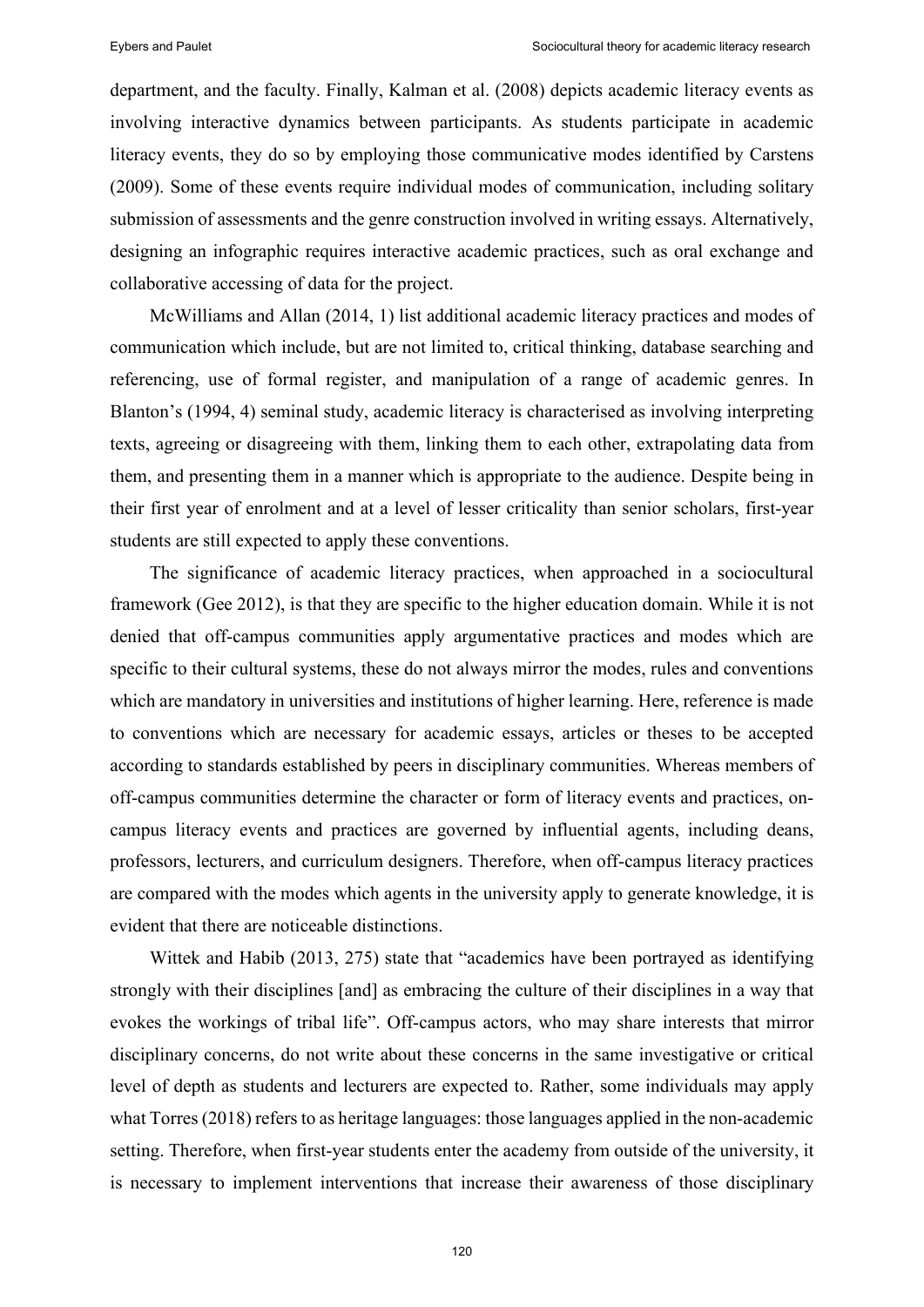principles that give shape to academic literacy practices and develop the skills which are essential for demonstrating the comprehension of course material.

Blanton (1994, 2) suggests that acceptable ways of participating in the above-mentioned conventions in universities are determined by influential agents. This is because there exist "power[s] of community to mould language, language behaviour, and operational assumptions about reading, writing, books, and schooling", which shape norms of pedagogy around academic literacy (Blanton 1994, 2). Students are required to demonstrate competence in academic literacy and argumentative practices as they attempt to demonstrate understanding and mastery of disciplinary content. Within the domain of social linguistics, discursive practices constitute more than technical or mechanistic acts. By effectively employing them, students demonstrate their ability to adopt identities, roles, and ways of doing which are recognised within their disciplines (Hyland 2002). Approached through a sociocultural framework, academic literacy productions, be they written texts, arguments, or reports, may be labelled as products of what particular communities accept as genuine forms of knowledge (Boldyrev and Dubrovskaya 2015, 27). These products are in turn given shape by the behaviours, ways of doing and identities of disciplinary practitioners, which include students (Boldyrev and Dubrovskaya 2015).

When the above academic literacy-associated processes are viewed through social lenses, such as Street's (2006) ideological model, it is possible to approach academic literacy conventions, including argumentation, as indispensable features of knowledge construction for first-year students. Hyland (2002, 120) suggests that students often view academic literacy as constituting alien genres for communication. He warns that when academics or facilitators of academic literacies approach associated conventions as impersonal or a-cultural processes, they risk doing more harm than good to the very students they aim to empower (Hyland 2002, 120– 121). It is therefore necessary to make explicit to students the principles which motivate the application of literacies which are employed on campus, and how these ways of doing are linked to their own academic development.

## **ACADEMIC LITERACY AS A SOCIOCULTURAL DISCOURSE**

Theories of sociocultural linguistics enable analysis of the interplay between agency, culture, and structures in students' engagements of academic literacy practices (Hodges 2015; Boldyrev and Dubrovskay 2015). This is because these theories value and place emphasis on how various social mechanisms give shape to the human usage of language and literacy practices. Culture is one such social variable. Bucholtz and Hall (2005, 586) define sociocultural linguistics as "the broad inter-disciplinary field concerned with the intersection of language, culture and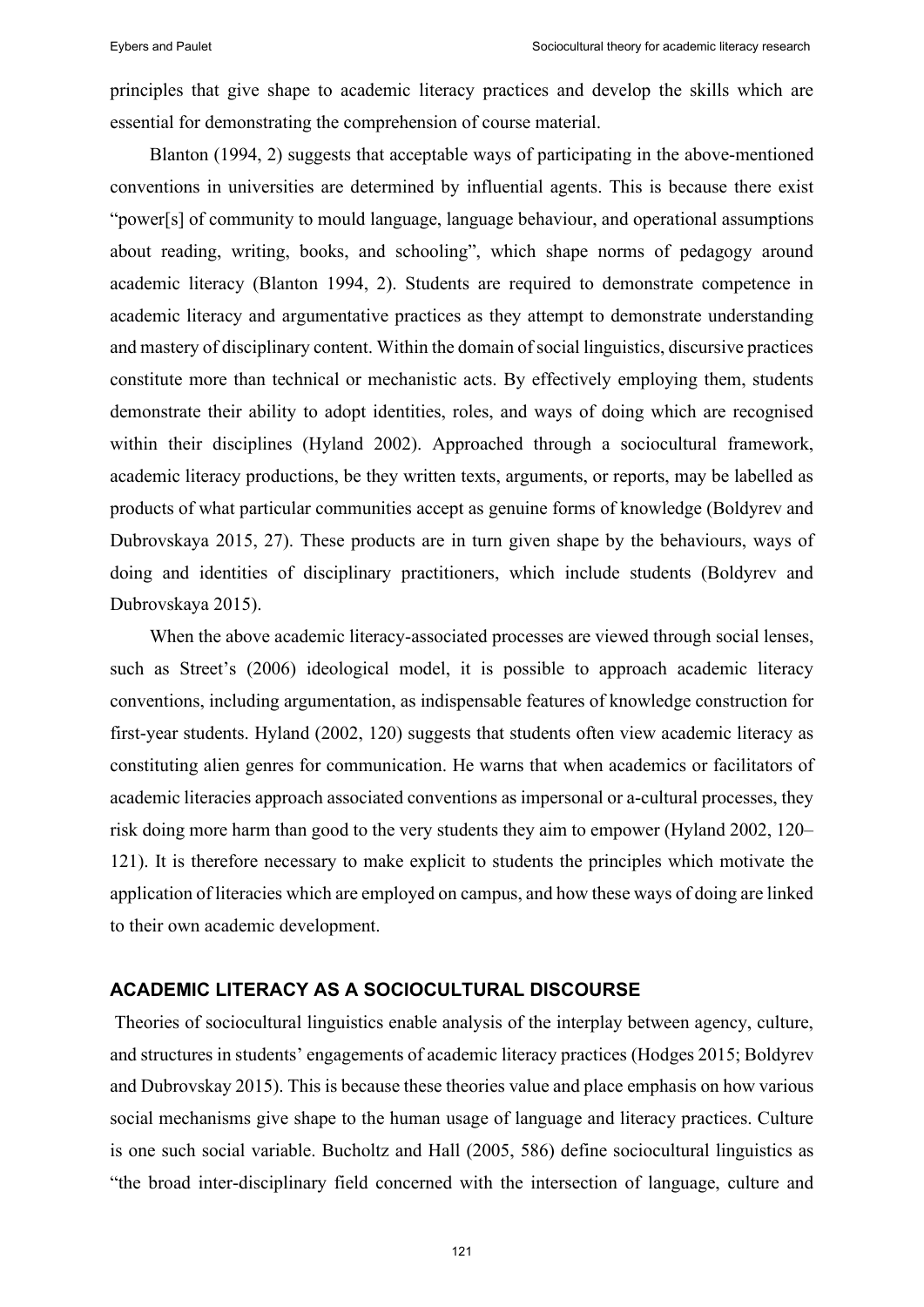society". This conception is relevant to the current study as it, too, values the cultural activities of disciplines in researchers' experiences of developing a theoretical framework of argumentation, writing and other academic literacy practices that embody culture and society. Principles of sociocultural linguistics correlate with values of the New Literacies Movement (Kist 2004). Street, in Collin and Street (2014, 351), asserts that literacy practices are always embedded in and emerge from social contexts. This embedding occurs in the contexts of work, educational settings or among ethnically related cultural collectives (Collin and Street 2014, 354). Social literacies that are active among families, in communities or academic departments are shaped by those agents who apply them. These individuals include agents who approve curricula, curricula designers, lecturers, tutors, and students. The combined actions of these individuals, within a social realist ontology, determine the emerging forms of academic literacy practices in university spaces. A sociocultural approach towards academic literacy emphasises the social and human features of language use. It recognises that such practices draw on the cultures and values which are contextually situated in them. University departments are examples of such social structures.

# **PRIMARY DISCOURSES AND ACADEMIC LITERACY PRACTICES**

Social discourses incorporate the identities, cultures, histories, values, and principles of communities (Flowerdew and Wang 2015, 82). They also manifest in the ways that humans apply literacy practices. Primary and secondary discourse theories aid in interpreting students' literacy and argumentative experiences as they transition from their pre-university lives to being new members of the academy. In Gee's (2012, 156) outlook, primary discourses are those Discourses we acquire in an early stage of our lives. These Discourses shape our ways of being a person – specifically, a non-professional person (Gee 2012, 156). From within a social realist ontological framework, primary Discourses are acquired due to the interplay between structures (such as the home, family, and community) and agents (including parents, guardians and community members) (Archer 1995, 8). Primary Discourses provide humans with a sense of "self" (Gee 2012, 156) and a foundation for how they use language in everyday life.

The theory of primary discourses is relevant to the contextual concerns of this study as it suggests that the ways in which students used language or literacy practices before arriving at university do not always reflect academic literacy discourses and practices. Makalela (2018, 825) states that "very little is known about how remote rural African communities where indigenous literacy patterns can still be discerned make sense of their world". Here, a distinction is drawn between literacy and discursive practices of rural and urban domains. South African universities are populated with students who emerge from such environments. The pedagogic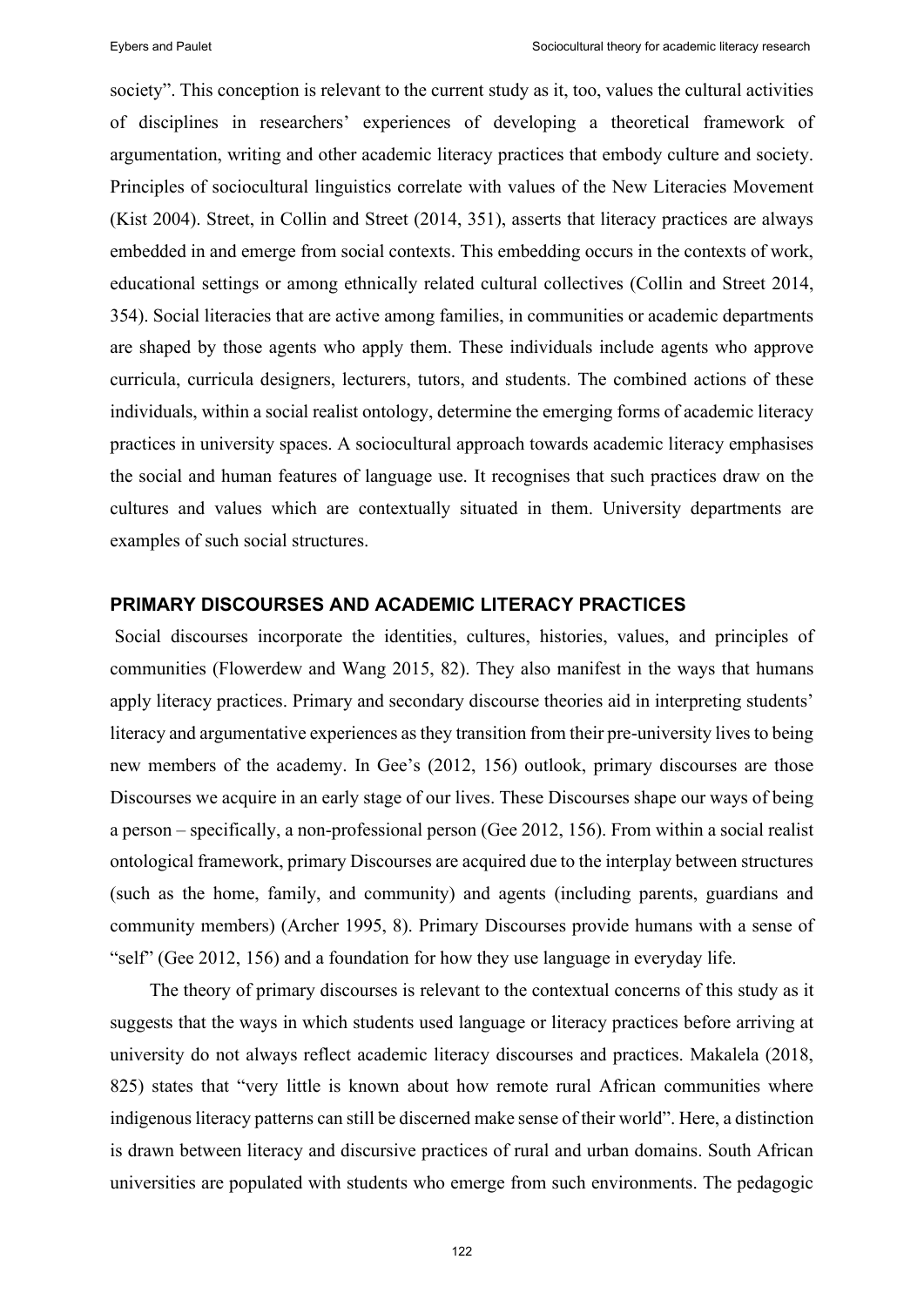implications of this discursive variation, as Makalela (2018) argues, are the disjuncture between academic discourses and the cultural and agential characteristics of some students. The existence of such literacy disjuncture and experiences is not restricted to students who emerge from rural environments. Rather, students from multiple and diverse social and cultural contexts must adjust in unique ways to the peculiarity of academic literacy practices.

## **SECONDARY DISCOURSES AND ACADEMIC LITERACY PRACTICES**

Unlike primary discourses, secondary discourses are associable with expert and professional communities of practice (Gee 2012; Geisler 1994, 81). Literacy modes and practices which are active in universities are simultaneously affiliated with the acceptable ways of using language and literacy practices in expert or professional settings. Secondary discourses, including those beginning with a capital "D", and disciplinary discourses aid language users to identify themselves as members of social networks or groups (Gee 2012, 161). This process occurs in universities when students apply academic literacy practices in ways that demonstrate their understanding of course content to assert their disciplinary identities in order to be accepted as competent students.

# **CONCEPTIONS OF IDENTITIES**

At this juncture, it is imperative to acknowledge that multiple disciplines conceptualise culture in unique ways. Psychologists, including Kang and Bodenhausen (2014, 550), argue that all human beings embody multiple identities. For example, a single individual may simultaneously be a parent and child, a novice scholar and disciplinary member in the university. From a psychological perspective, what the theory of multiple identities enables is a construct of cultural identity as being multifaceted and shaped by social context. Reasoning from within the field of language and education studies, Parkinson and Crouch (2011, 84) construct identity as something that humans *do* instead of it being something that we *are*. This is a profound concept as it suggests that our actions in different social contexts define our identities as human beings. According to Ochs (1993, 288), who reasons within the field of language and social interaction, the concept *identity* is broad and denotes "a range of social personae, including social statuses, roles, positions, relationships [...] institutional and [...] community identities". The theory of multiple identities is applicable to the experiences of first-year university students. As they join the university as new members, their status is that of novice disciplinary members. Their roles include being learners, but also novice knowledge producers through argumentation. Further, the university environment requires that students participate in multiple interactions in disciplinary and other communities to advance personal learning projects.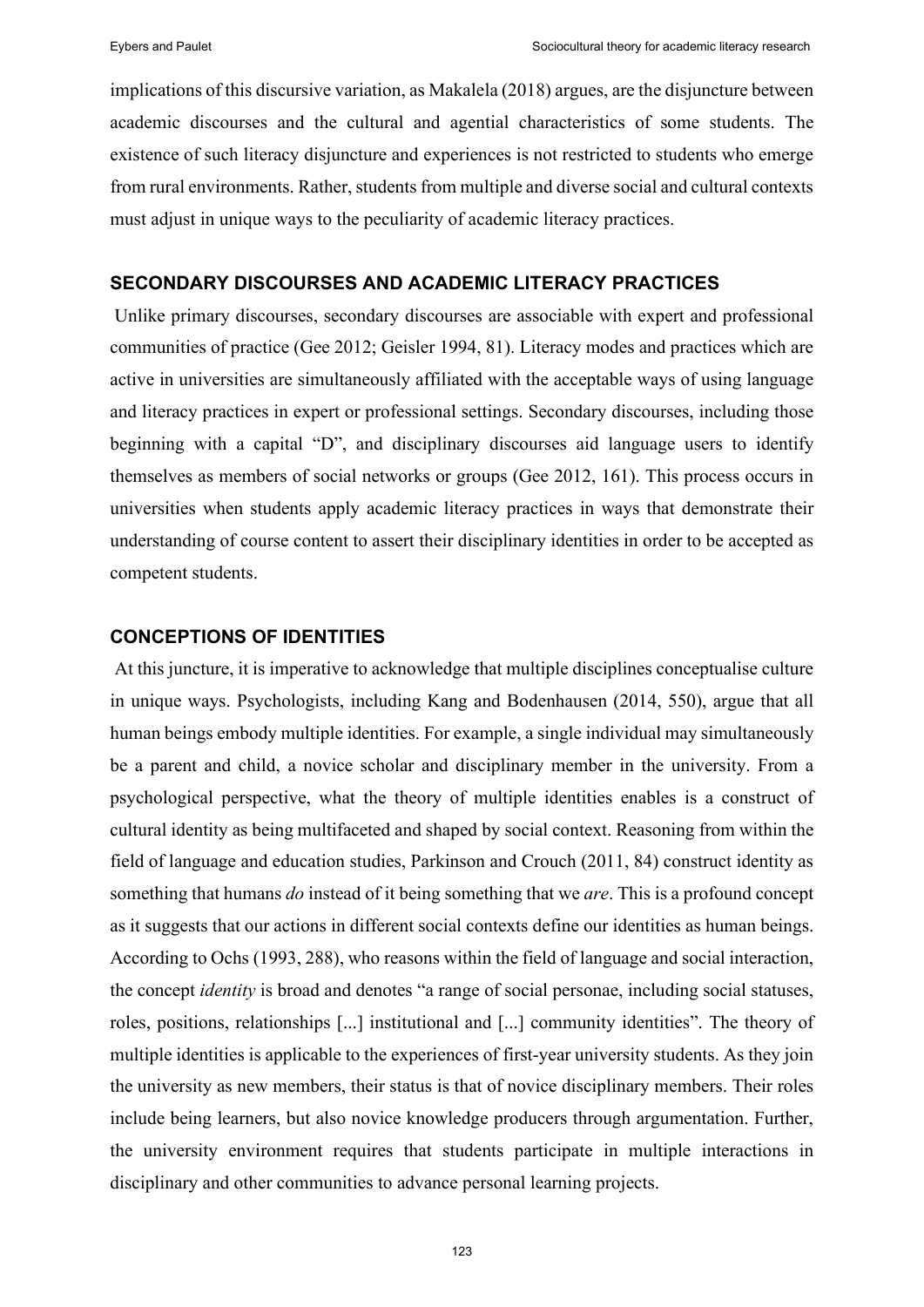## **Conceptions of cultural identities**

Deriving from the above theory of multiple identities, one of the identities which humans possess is their cultural identity. Cultural identities are active in the university environment and are abundant (Välimaa 1998, 120). Cultural identities operate in and navigate three domains. These are institutional (Suransky and Van der Merwe 2016, 578), disciplinary (Teferra 2017, 200), and personal cultural domains. Cultural identity is rooted in the very notion of culture itself. Välimaa (1998, 120) describes culture as an analytic device for understanding shared human experiences. According to Esteban-Guitart and Moll (2014, 31), culture evidences socio-demographic traits, social institutions, artifacts, agency of people, practices and activities. Culture also involves values and norms which motivate the actions of individuals and social groups (Van den Bos et al. 2005; Greenberg, Solomon, and Pyszczynski 1997). The synthesised proposition from these theorists is that before humans engage in actions, they intrapersonally consider the values, principles or norms of a particular community which frame the options of their behaviour (Van den Bos et al. 2005, 92). Such introspection occurs in the home, community, and in schools.

In addition to students' cultural identities, first-year science students enter the university as a cultural environment (Bojuwoye 2002, 277–278). Whether at the level of the institution or the discipline, first-year students are required to adopt or, at the very least, demonstrate awareness of the values, principles and norms which motivate the ways through which their senior counterparts engage in argumentation (Välimaa 1998, 121). Data in South Africa, however, suggest that first-year students are struggling to adapt to the cultures of institutions of higher learning. Annually, South Africa loses roughly 30 per cent of all first-year students; these students either drop out or do not successfully complete their first year of enrolment (Young 2016, 15–16). While culture is not the only learning impediment to first-year student success, its powers (Archer 1995, 145) and activities may be constraining in student development. Academic literacy practices and argumentation (Polo et al. 2016) are cultural tools for conveying knowledge – sometimes in emotional ways. As such and within the framework of secondary discourses (Gee 2012), students must master conventions for the purposes of learning success in higher education. Processes of mastering such conventions, which constitute critical literacy (Vasquez, Janks, and Comber 2019), are essential for interactions between scholars in advancing knowledge. In a sociocultural linguistic framework (Gee 2012), academic literacy conventions are construable as one set of cultural practices which disciplinary members apply to demonstrate their mastery of linguistic and argumentative practices in their communities.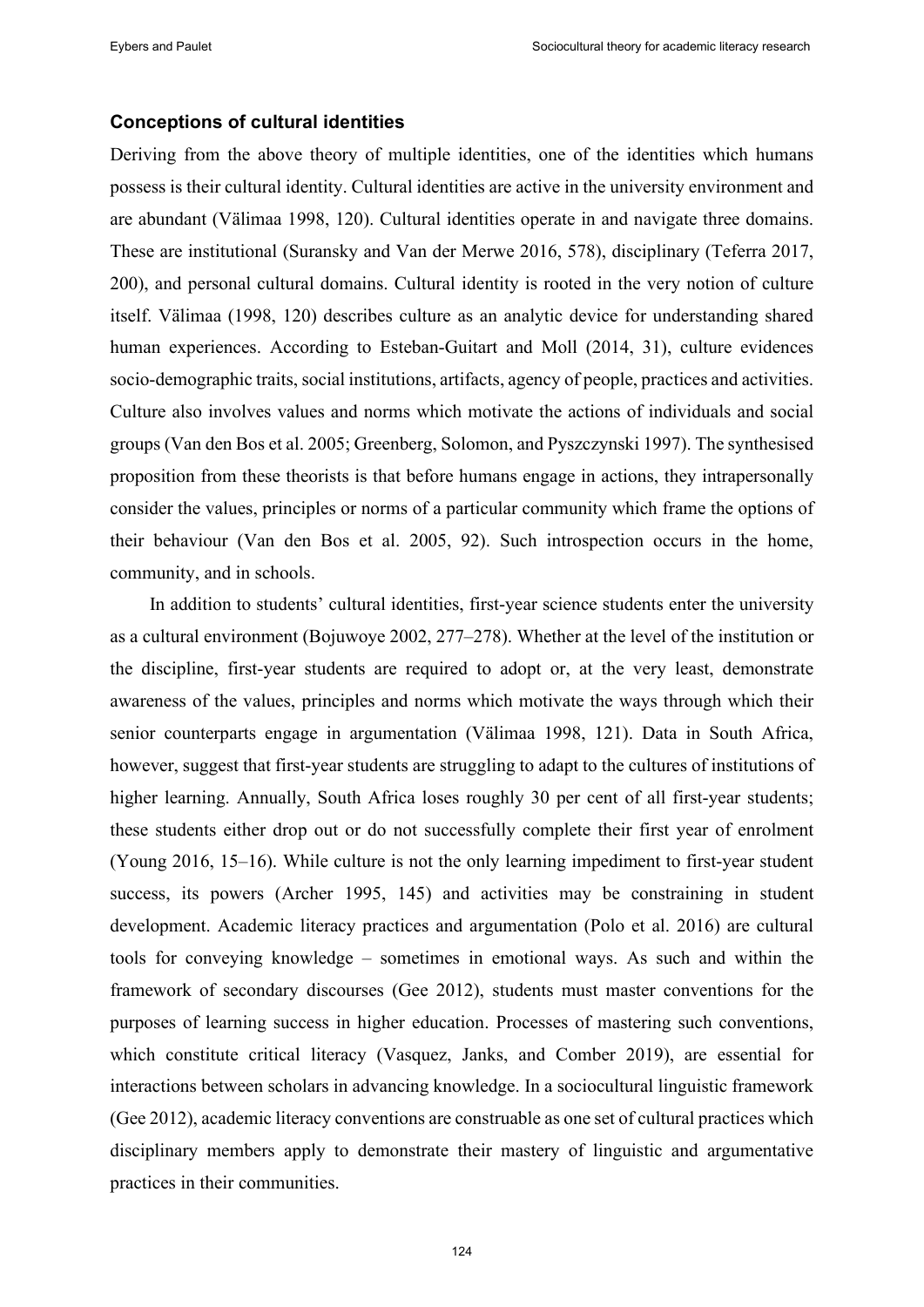Methodologically, accessing students' pre-university experiences enables researchers to gain insights into their previous employment of discourses, roles, or identities. With knowledge of students' pre-university experiences of literacies, discourses and cultural environments, researchers are enabled to develop an understanding of how students attempt to negotiate the linguistic activities of their pre-tertiary worlds with the required literacy practices on campus. Sapir (1949, 32) states that "language is a guide to social reality [which] conditions all our thinking about social problems and processes". He continues to assert that "the 'real world' is to a large extent unconsciously built up on the language habits of the group" (Sapir 1949, 32). Thus, language is foundational to communication, and also in understanding it.

# **Epistemology and cultural identities**

Epistemology is a philosophical branch concerned with ways of knowing. Epistemological theories encapsulate the beliefs and theories that individuals come to hold about knowledge and knowing. When theoretically conjoined, epistemologies are construable as emerging from within primary and secondary discourses (Gee 2012). The philosophy of epistemology has implications for research and development in the fields of academic literacy and argumentation in South Africa's context. This is because students bring to the university a wide array of cultural identities and persuasions. Due to the emergence of first-year students from diverse cultural and socio-political domains, there is bound to be epistemic incongruence between some of their primary discourses and those discursive and epistemic traditions which are active in the academy. To be specific, what the researchers are asserting here is that students' pre-university epistemic experiences, like their primary discourses, may not mirror the epistemic and discursive practices which are mandatory at university. The philosophy of epistemology aids in conceptualising academic literacy practices and argumentation as epistemic phenomena in universities that are embedded in culture and identities (Street 1998; Gee 2012), but do not necessarily incorporate and apply these in ways that reflect students' pre-university epistemic experiences.

It is vital to recognise that in the same ways that students possess multiple identities and discourses, so do they employ multiple epistemologies or ways of knowing in their attempts to make sense of the world. This concern is acute in South Africa where scholars including Angu (2019) highlight the need to de-marginalise students' epistemic identities in the curriculum and through learning experiences. These epistemologies, often affiliated to fields of study, operate at the level of the institution and department, and among agents; this includes academics and scholars (Ellery 2017, 923). A positive understanding of these epistemic modes is also demonstrated through the application of discourses, academic literacies and argumentation.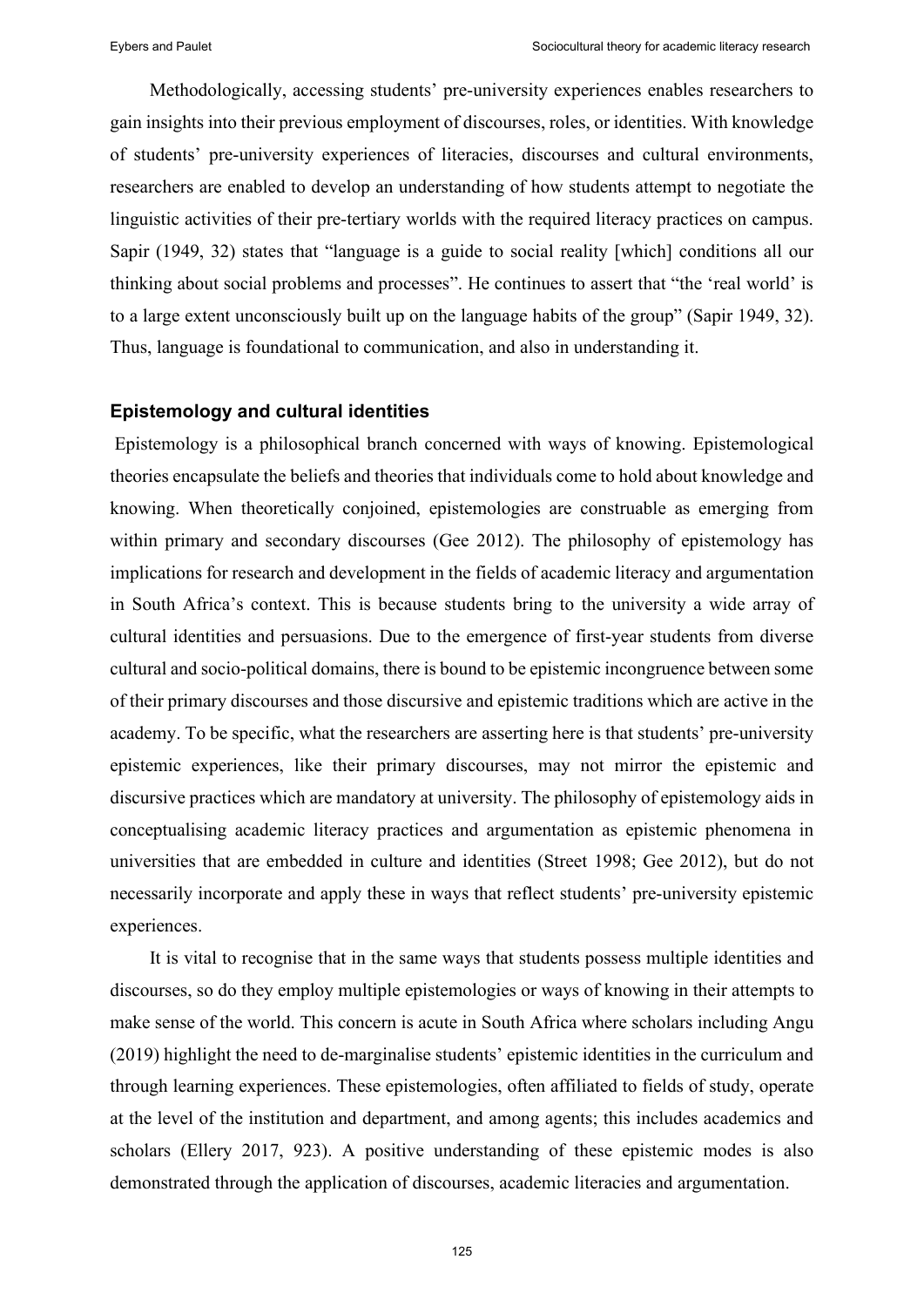### **Argumentation in disciplinary discourses**

Argumentation is a specialised secondary discourse that scholars apply to advance and contest knowledge in higher education. Verbal and written argumentation are discursive phenomena due to their reliance on linguistic genres that convey scholars' reasoning and logic (Amossy 2009). Examples of academic genres that are regularly employed to advance arguments in universities include scientific reports, argumentative essays and multi-modal posters that incorporate qualitative and quantitative data. Scholarly argumentation is also discursive in nature due to its embeddedness in disciplinary interactions around experimentation and field research (Henderson et al. 2018). As scholars collaborate with each other and interact with empirical data, linguistic mechanisms, also known as litera*cies*, are activated to reason about and contest disciplinary knowledge. As a secondary Discourse (Gee 2015), argumentation is ubiquitous in all phases in the production of texts that share knowledge with the broader academic community. Since Discourses (Gee 2015) incorporate identities, ways of being and the epistemologies of members of academic departments, they determine powerful and acceptable modes of warranting theories and data in persuasive strategies.

One of the central concerns of the current analysis, as related to developing the discursive argumentation capacities of first-year students in South African universities, pertains to the Discourse chasms between *some* of their pre-university Discourses and unavoidable argumentative discourses that must be mastered in universities. Not all first-year students emerge from homes, communities and schools that practice the same rigid, written and oral modes of argumentation as is mandatory in higher education. Bangeni and Kapp (2020) reason that first-year students migrate to new epistemological homes upon enrolling in universities. Due to the power of disciplinary discourses in academic departments and the need to master them in order to succeed academically, Bangeni and Kapp (2020, 266) claim that students' "home discourses [often] make way for the more dominant discourses of the institution which are perceived as being socially advantageous". Bangeni and Kapp's (2020) observation has implications for academic literacy and mainstream degree curriculum designers in post-Apartheid universities who value curriculum transformation. It is evident that due to the realism of students' Discourse diversity, most of them do not emerge from pre-university cultural domains, which in some cases include schools, that adequately prepare them for dialectical and rhetorical argumentation in universities. Possibly mirroring the disjunction between students' Discourses and their capacity to master powerful argumentation discourses, is the reality that each year South African universities lose roughly 25,000 of their first-year university to attrition (Otu and Mkhize 2018). Ferretti and Graham (2019, 1346) observe that contemporary studies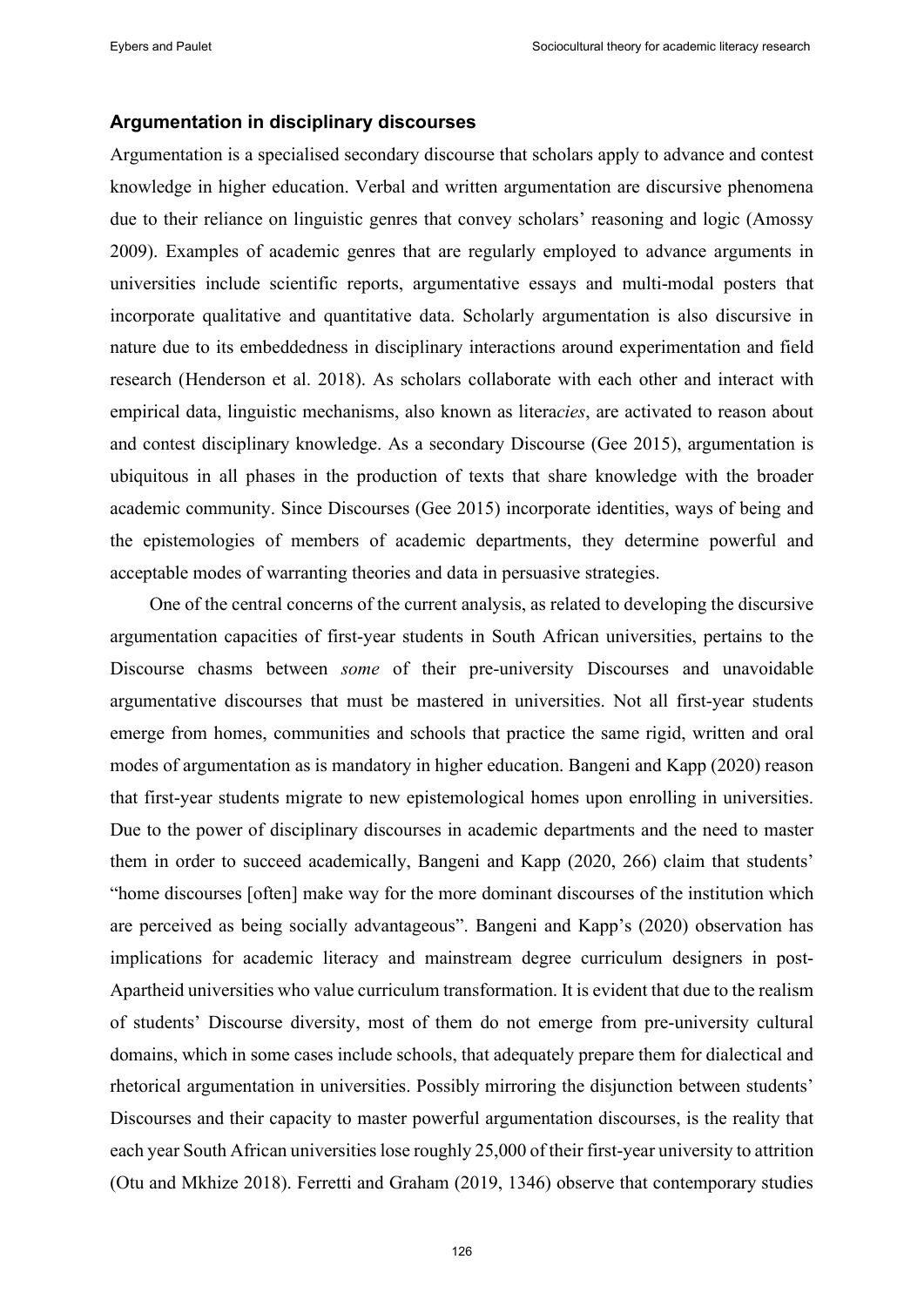of written arguments, which they describe as "meta-representation[s]" of "concepts and principles", often negate "alternative perspectives" of how arguments emerge. To increase awareness of the emergence of arguments, we advance a sociocultural approach towards the analysis of dialectical and written argumentation in South African universities. This method of foregrounding the strategies that students employ in their attempts to demonstrate competence in argumentation enables researchers to acknowledge students' s multiple identities, languages and cultures in their analyses.

# **DISCUSSION**

A comprehensive sociocultural framing of empirical or conceptual studies around academic literacy practices that involve argumentation should incorporate the following, as discussed in the preceding sections:

- The researcher's epistemic orientation.
- The researcher's ontological stance regarding the nature of academic literacy.
- Intersections between primary and secondary Discourses (especially for first-year students' analyses).

The incorporation of the above considerations is important because, with respect to epistemic orientations, a study's theoretical framework "provides direction and impetus" reflecting the researcher's interests (Adom, Hussain, and Agyem 2018, 438). Theoretical frameworks also provide structure that integrates a "study philosophically, epistemologically, methodology and analytically" (Adom et al. 2018, 438). Osei Mensah et al. (2020, 59) claim that theoretical frameworks "make research findings more meaningful [and] acceptable to [...] theoretical constructs in the research field". In the context of this study, theoretical frameworks are tools that permit the researchers' disciplinary community to distinguish intersections between the students' Discourses, expert secondary discourses, and critical process of argumentation.

# **Sociocultural theory and emancipatory pedagogy**

In addition to integrating epistemic, ontological and practical concerns, sociocultural theory for literacies praxis must consider the emancipatory role of language and pedagogy among humans (Winarti 2018; Freire 2000). In the Covid-19 and #BlackLivesMatter dispensation, researchers and facilitators of literacies in higher education are suitably positioned to facilitate Discourses that prepare students for a new global order. Kalantzis (2006) suggests that educators possess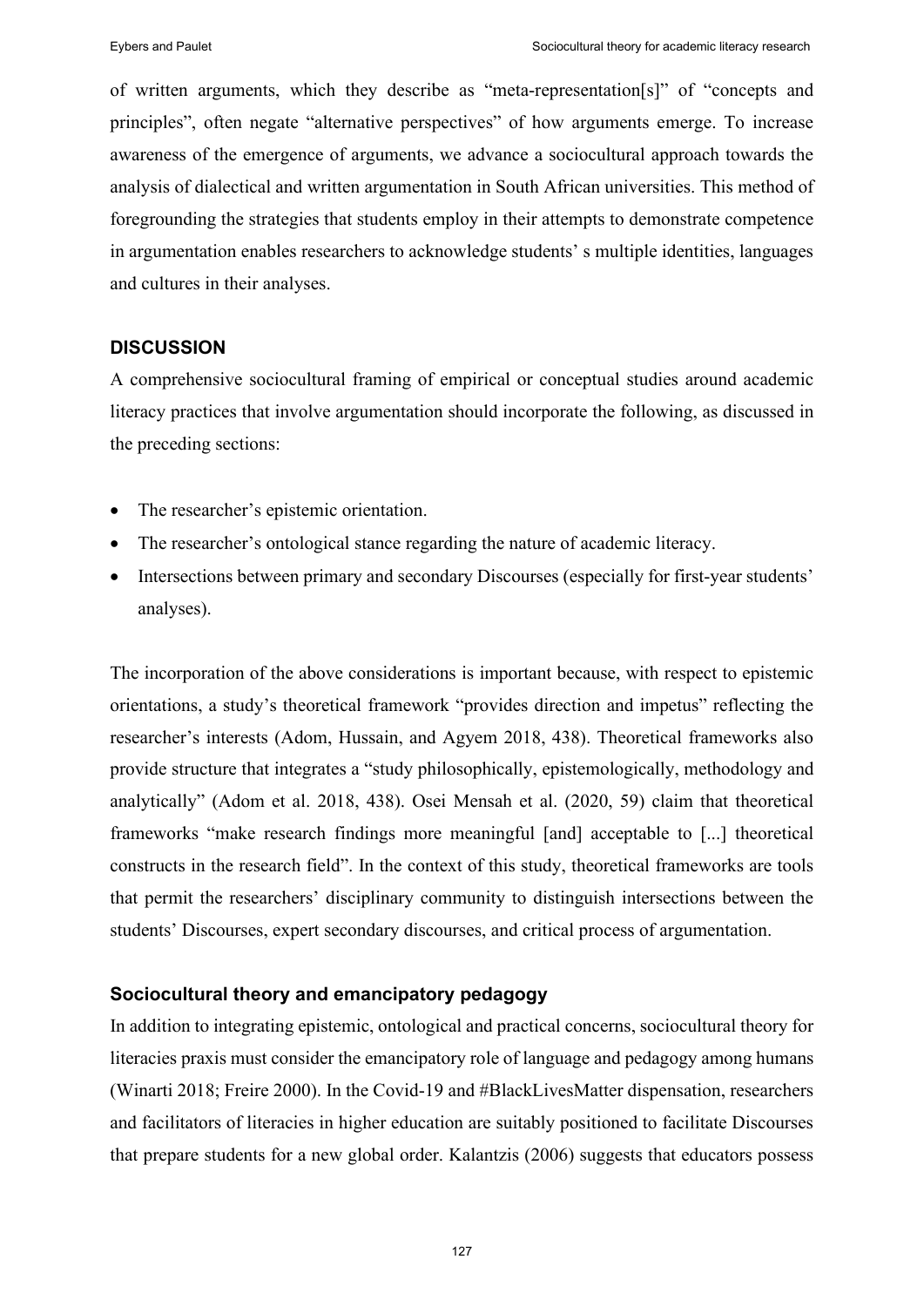powers to expose students to new *lifeworlds*. Ontologically, lifeworlds embody the cultural, agentic and epistemic visions of individuals and communities (Kalantzis 2006). However, in an era where protests against racial inequality, police brutality, along with scholarly agitations for decolonised education that values epistemologies from the Global South, language practitioners are more challenged than ever before (Weiner 2016; Chaka, Lephalala, and Ngesi 2018). Previously marginalised voices in higher education are demanding inclusive pedagogy that incorporates the lived experiences and aspirations of the poorest among us. Frantz Fanon



**Figure 2:** Sociocultural ontology for academic literacy research (Eybers and Paulet 2022).

(1963, 36) described those voices as emerging from "the wretched of the earth". If sociocultural theory is applied in empirical studies, researchers can address societal concerns related to discrimination and alienation by incorporating students' primary Discourses into their analyses. To achieve the goal of generating epistemically inclusive data, this study recommends a sociocultural ontology (see Figure 2) that researchers can employ. The ontology represents intersections between Cope and Kalantzis' (2006) semantic framework with Archer's (1995) morphogenic theory. It illustrates to researchers how linguistic experiences that involve argumentation may analytically be interrogated by highlighting the activities of culture, structure and agency in the ways that participants extract and generate meaning through reading and writing.

## **CONCLUSION**

Researchers in the field of academic literacy must articulate the theoretical framework of their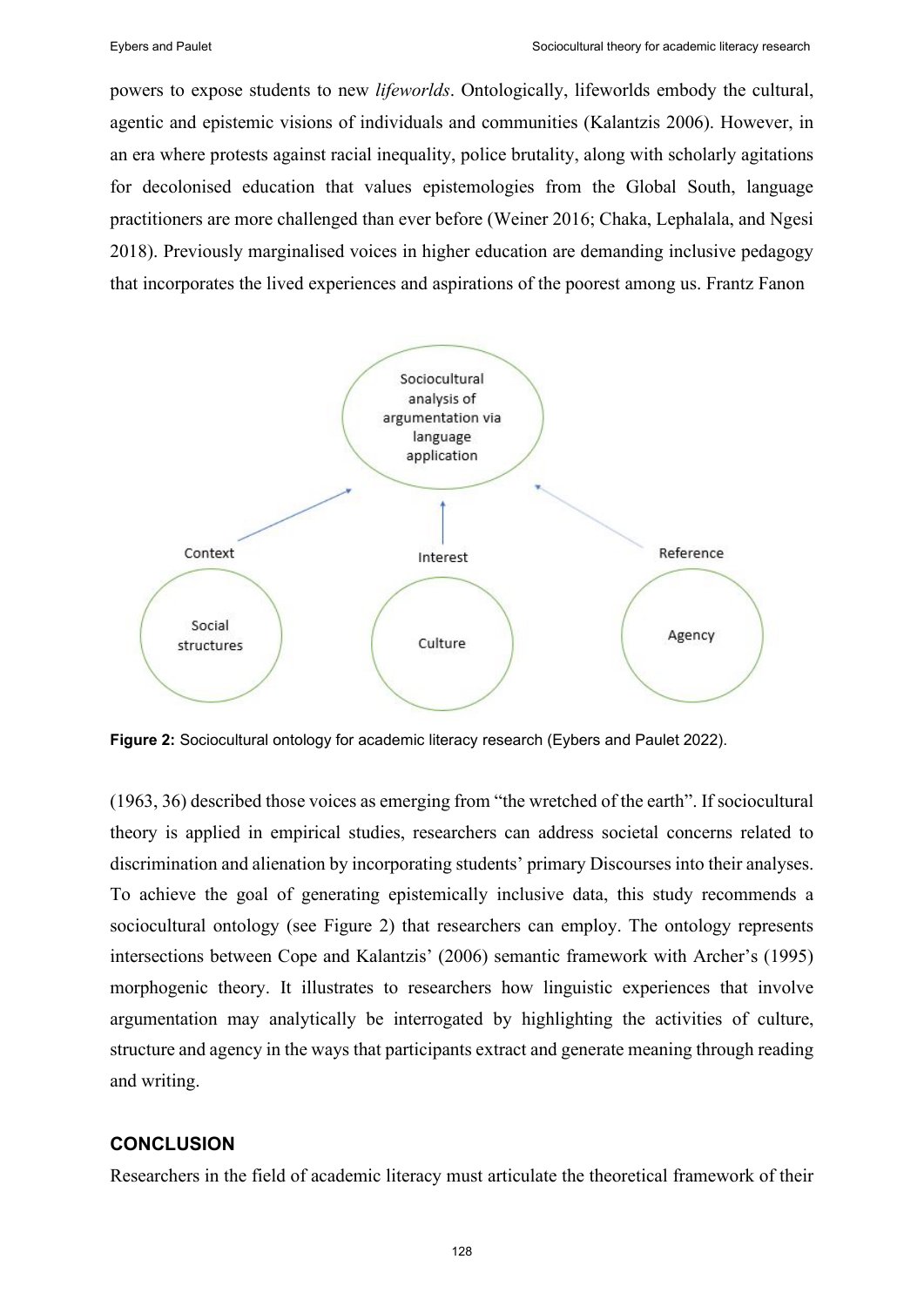analyses. This framework should embody and illustrate the researcher's epistemic, ontological and analytical orientation to the discipline of academic literacy. Scholars who aim to generate new knowledge about language use in higher education that emphasises identity and culture stand to benefit from a sociocultural paradigm (Gee 2008). This is because sociocultural linguistics approaches applied language use, including academic literacy practices, as phenomena that are shaped by the people, contexts and principles in which they emerge (Street 1998). A sociocultural ontology enables researchers to balance their scholarly subjectivity with the necessary objectivity that is required in scientific analysis. This process can be achieved when writers juxtapose their preferred theoretical frameworks with their participants' structural, cultural and agentic interactions in arguing and producing meaning (Cope and Kalantzis 2006). Since we are experiencing tensions and social unrest which are further exacerbated by Covid-19, sociocultural analysis can fulfil an emancipatory role. Academic literacy researchers who value their students' cultures, identities and languages can expose their disciplinary communities to new ways of approaching the field by de-marginalising previously neglected ontologies and epistemic orientations.

## **REFERENCES**

- Adom, Dickson, Emad Hussain, and Joe Agyem. 2018. "Theoretical and conceptual framework of quality research." *International Journal of Scientific Research* 7(1): 438‒441.
- Alberto, P. A., L. Fredrick, M. Hughes, L. McIntosh, and D. Cihak. 2007. "Components of visual literacy: Teaching logos." *Focus on Autism and Other Developmental Disabilities* 22(4): 234‒ 243.
- Amossy, R. 2009. "Argumentation in discourse: A socio-discursive approach to arguments." *Informal Logic* 29(3): 252‒267.
- Angu, P. 2019. "Understanding Voices from the Margins: Social Injustice and Agency in First-Year Students' Literacy Narratives." *Journal of Further and Higher Education* 43(8): 1152–1162.
- Archer, Margaret. 1995. *Realist Social Theory: The Morphogenetic Approach.* Cambridge.
- Arnold, L. 2019. "Accompanying as accomplices: Pedagogies for community engaged learning in sociocultural linguistics." *Language and Linguistics Compass* 13(6): 1–20.
- Badger, R. and G. White. 2000. "A process genre approach to teaching writing." *ELT Journal* 54(2): 153‒160.
- Bangeni, B. and R. Kapp. 2020. "Shifting Language Attitudes in Linguistically Diverse Learning Environments in South Africa." *Journal of Multilingual and Multicultural Development* 28(4): 253-269.
- Blanton, L. L. 1994. "Discourse, artifacts, and the Ozarks: Understanding academic literacy." *Journal of Second Language Writing* 3(1): 1‒16.
- Bojuwoye, O. 2002. "Stressful experiences of first year students of selected universities in South Africa." Counselling Psychology Quarterly 15(3): 277-290.
- Boldyrev, N. N. and O. G. Dubrovskaya. 2015. "Context of sociocultural knowledge in discourse construction." *Mediterranean Journal of Social Sciences* 6(1 S2): 25–30.
- Brock-Utne, B. 2018. "Researching language and culture in Africa using an autoethnographic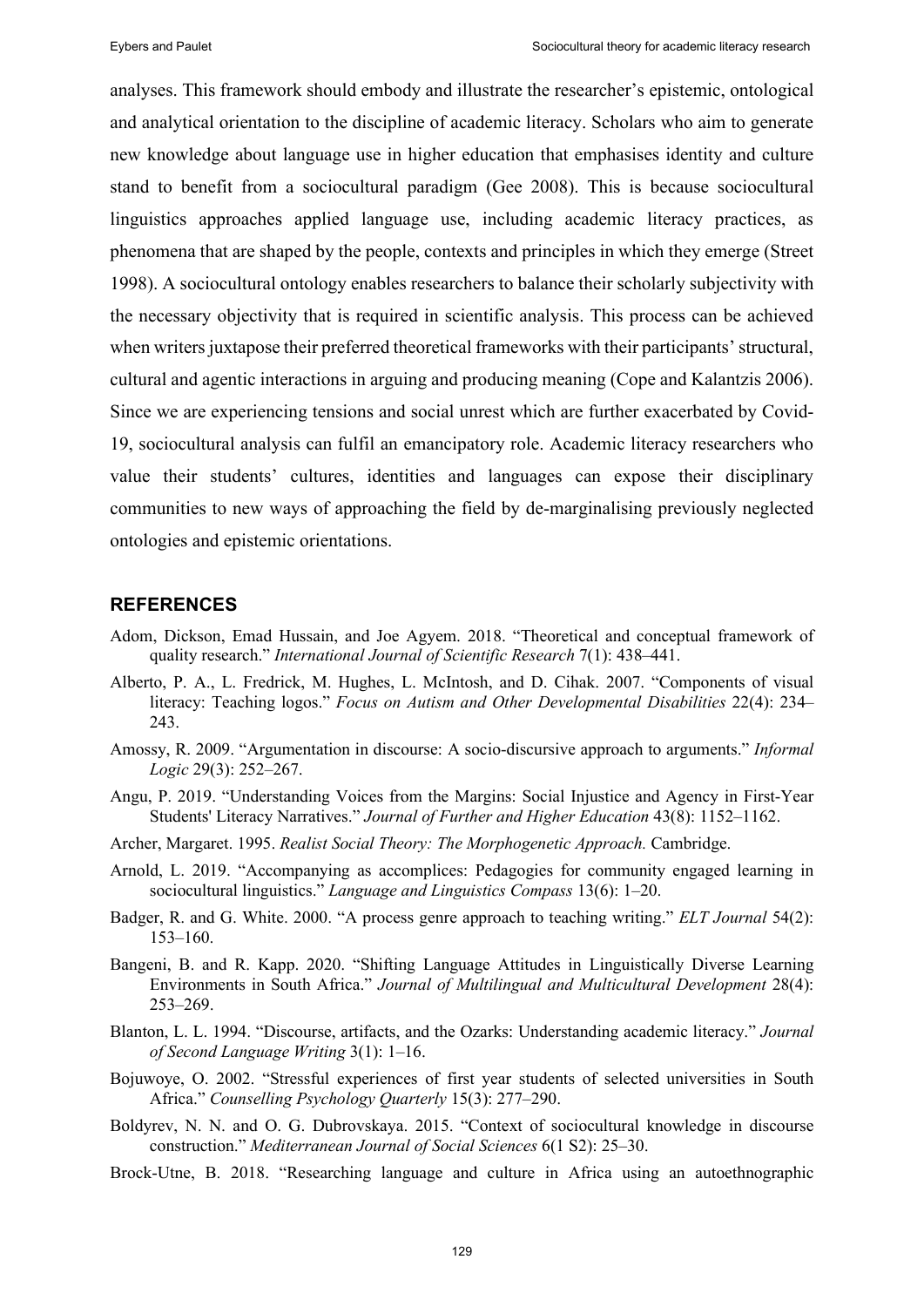approach." *International Review of Education: Journal of Lifelong Learning* 64(6): 713–735.

- Bucholtz, M. and K. Hall. 2005. "Identity and interaction: A sociocultural linguistic approach." *Discourse Studies* 7(4‒5): 585‒614.
- Byram, M. 2012. "Language awareness and (critical) cultural awareness relationships, comparisons and contrasts." *Language awareness* 21(1‒2): 5‒13.
- Carbone, P. M. and M. F. Orellana. 2010. "Developing academic identities: Persuasive writing as a tool to strengthen emergent academic identities." *Research in the Teaching of English* 44(3): 292‒316.
- Carstens, Adelia. 2009. "The Effectiveness of Genre-Based Approaches in Teaching Academic Writing: Subject-Specific Versus Cross-Disciplinary Emphases." PhD dissertation, University of Pretoria.
- Chaka, Chaka, Mirriam Lephalala, and Nandipha Ngesi. 2018. "English studies: Decolonisation, deparochialising knowledge and the null curriculum." *English Studies* 35(2): 208‒229.
- Chokwe, Jack. 2013. "Factors Impacting Academic Writing Skills of English Second Language Students." *Mediterranean Journal of Social Sciences* 4: 377‒383.
- Collin, R. and B. Street. 2014. "Ideology and Interaction: Debating Determinisms in Literacy Studies." *Reading Research Quarterly* 49(3): 351‒359.
- Cope, B. and M. Kalantzis. 2006. "From Literacy to 'multiliteracies': Learning to Mean in the New Communications Environment." *English Studies in Africa* 49(1): 23–45.
- Ellery, K. 2017. "Conceptualising knowledge for access in the sciences: Academic development from a social realist perspective." *Higher Education* 74(5): 915–931.
- Esteban-Guitart, M. and L. Moll. 2014. "Funds of identity: A new concept based on the funds of knowledge approach." *Culture and Psychology* 20(1): 31‒48.
- Fanon, F. 1963. *The Wretched of the Earth*. New York: Grove Press.
- Ferretti, R. and S. Graham. 2019. "Argumentative writing: Theory, assessment, and instruction." *Reading and Writing* 32: 1345–1357.
- Flowerdew, J. and S. H. Wang. 2015. "Identity in academic discourse." *Annual Review of Applied Linguistics* 35: 81‒99.
- Freire, P. 2000. *Pedagogy of the oppressed*. 30<sup>th</sup> anniversary edition. New York: Continuum.
- Gee, J. P. 2015. "Discourse, small d, big D." *The International Encyclopedia of Language Social Interaction*: 1‒5.
- Gee, J. P. 2008. *Social Linguistics and Literacies.* Milton Park: Routledge.
- Gee, J. P. 2012. *Social Linguistics and Literacies: Ideology in Discourses*. 4<sup>th</sup> edition. Abingdon, Oxon: Routledge.
- Geisler, C. 1994. *Academic Literacy and the Nature Of Expertise: Reading, Writing, and Knowing in Academic Philosophy*. New Jersey: Lawrence Erlbaum Associates.
- Greenberg, J., S. Solomon, and T. Pyszczynski. 1997. "Terror management theory of self-esteem and cultural worldviews: Empirical assessments and conceptual refinements." *Advances in Experimental Social Psychology* 29: 61‒139.
- Henderson, J., K. McNeill, M. Gonzalez-Howard, K. Close, and Mat Evans. 2018. "Key challenges and future directions for educational research on scientific argumentation." *Journal of Research in Science Teaching* 55(1): 5–18.
- Hodges, A. 2015. "Sociocultural linguistics." *The International Encyclopedia of Language and Social Interaction*: 1–11.
- Hyland, K. 2002. "Genre: Language, context, and literacy." *Annual Review of Applied Linguistics* 22(1): 113‒135.
- Ioratim-Uba, G. 2019. "Datasets evidencing research on classroom practice in L2 disciplinary writing." *Data In Brief* 25: 1-11.
- Irwin, D. and N. Liu. 2019. "Encoding, decoding, packing and unpacking via agnation: Reformulating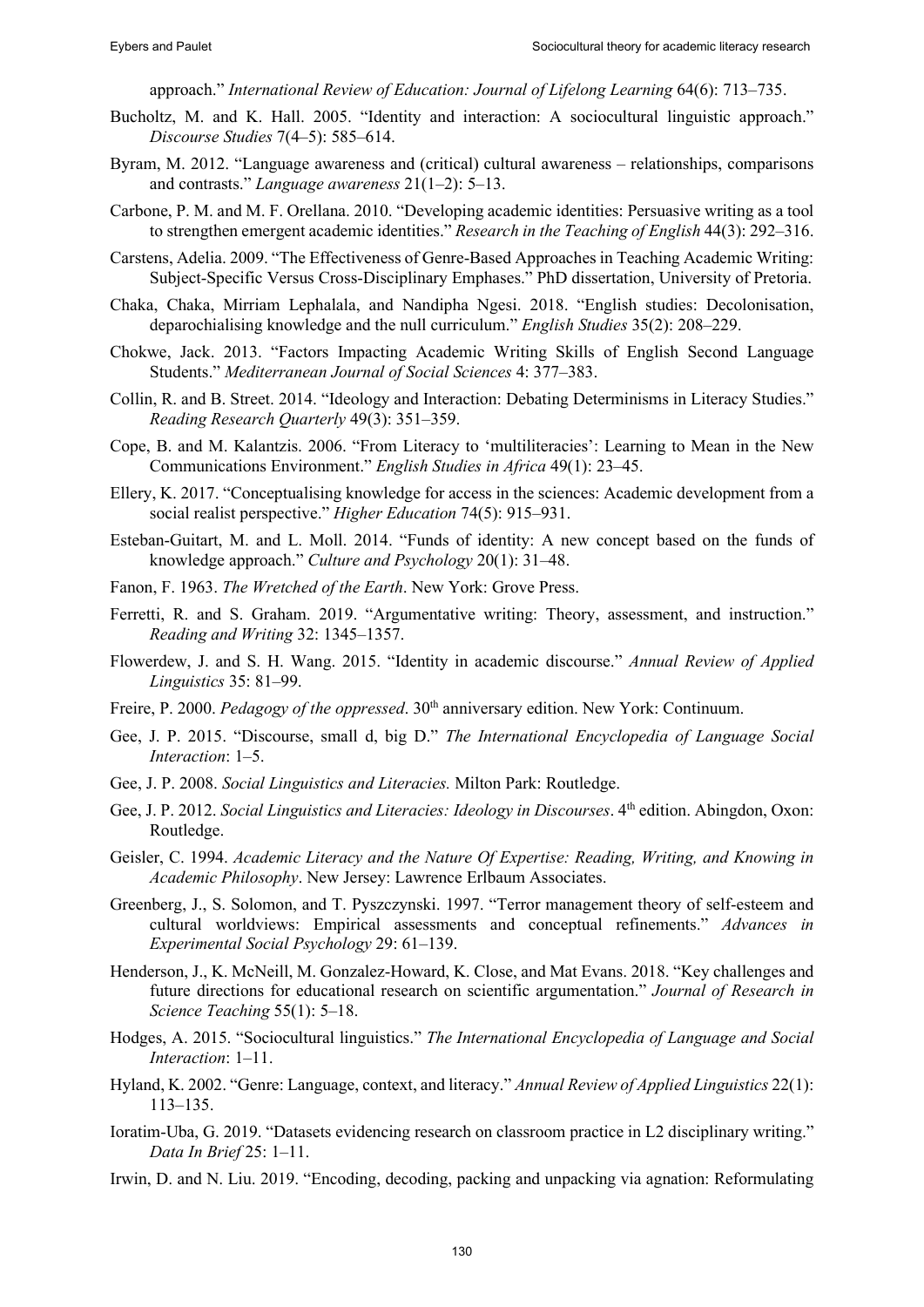general knowledge into disciplinary concepts for teaching English academic writing." *Journal of English for Academic Purposes* 42.

- Kalantzis, M. 2006. "Elements of a science education." *Australian Educational Researcher* 33(2): 15– 42.
- Kalman, C., M. W. Aulls, S. Rohar, and J. Godley. 2008. "Students' perceptions of reflective writing as a tool for exploring an introductory textbook." *Journal of College Science Teaching* 37(4): 74‒81.
- Kamberelis, G., V. R. Gillis and J. Leonard. 2014. "Disciplinary literacy, English learners, and STEM education." *Action in Teacher Education* 36(3): 187-191.
- Kang, Sonia and Galen Bodenhausen. 2014. "Multiple identities in social perception and interaction: Challenges and opportunities." *Annual Review of Psychology* 66(1): 547–574.
- Kist, W. 2004. "The New Literacies movement." *Independent School* 63(4): 28‒36.
- Klein, P. D. and L. C. Kirkpatrick. 2010. "Multimodal Literacies in Science: Currency, Coherence and Focus." *Research in Science Education* 40(1): 87–92.
- Lea, M. and B. Street. 2006. The "academic literacies" model: Theory and applications." *Theory into Practice* 45(4): 227‒236.
- Makalela, Leketi. 2018. "Community elders' narrative accounts of ubuntu: Learning and teaching in African education." *International Review of Education* 64: 823-843.
- Martiny, S. E., L. Froehlich, K. Deaux, and S. Y. Mok. 2017. "Defining ethnic, national, and dual identities: Structure, antecedents, and consequences of multiple social identities of Turkish-origin high school students in Germany." *Journal of Community & Applied Social Psychology* 27(5): 400‒410.
- McWilliams, R. and Q. Allan. 2014. "Embedding academic literacy skills: Towards a best practice model." *Journal of University Teaching & Learning Practice* 11(3): 1-20.
- Newell, G. E., R. Beach, J. Smith, and J. Van Der Heide. 2011. "Teaching and learning argumentative reading and writing: A review of research." *Reading Research Quarterly* 46(3): 273–304.
- Ochs, E. 1993. "Constructing social identity: A language socialization perspective." *Research on Language and Social Interaction* 26(3): 287‒306.
- Osei Mensah, R., Frimpong, A., Acquah, A. Babah, P., and J. Dontah. 2020. "Discourses on conceptual and theoretical frameworks in research: Meaning and implications for researchers." *Journal of African Interdisciplinary Studies* 4(5): 53‒64.
- Otu, M. and Z. Mkhize. 2018. "Understanding black student attrition in the context of transformation in South African higher education institutions." *Journal of African Foreign Affairs* 5(1): 149–171.
- Parkinson, J. and A. Crouch. 2011. "Education, language, and identity amongst students at a South African university." *Journal of Language, Identity, and Education* 10(2): 83–98.
- Pérez Báez, G. 2018. "Linguistic diversity, language vitality and the advancement of linguistics as a science." *Acta Linguistica Hafniensia* 50(2): 180–207.
- Polo, Claire, Kristine Lund, Christian Plantin, and Gerald P Niccolai. 2016. "Group emotions: The social and cognitive functions of emotions in argumentation." *International Journal of Computer-Supported Collaborative Learning: An Official Publication of the International Society of the Learning Sciences* 11(2): 123‒56.
- Sapir, E. 1949. *Selected Writings of Edward Sapir in Language, Culture and Personality*. California: University of California Press.
- Street, B. 1998. "Student writing in higher education: An academic literacies approach." *Studies in Higher Education* 23(2): 157–172.
- Suransky, C. and J. C. van der Merwe. 2016. "Transcending apartheid in higher education: Transforming an institutional culture." *Race, Ethnicity and Education* 19(3): 577–597.
- Teferra, K. 2017. "Curriculum responsiveness within the context of decolonisation in South African higher education." *Perspectives in Education* 35(2): 196–207.